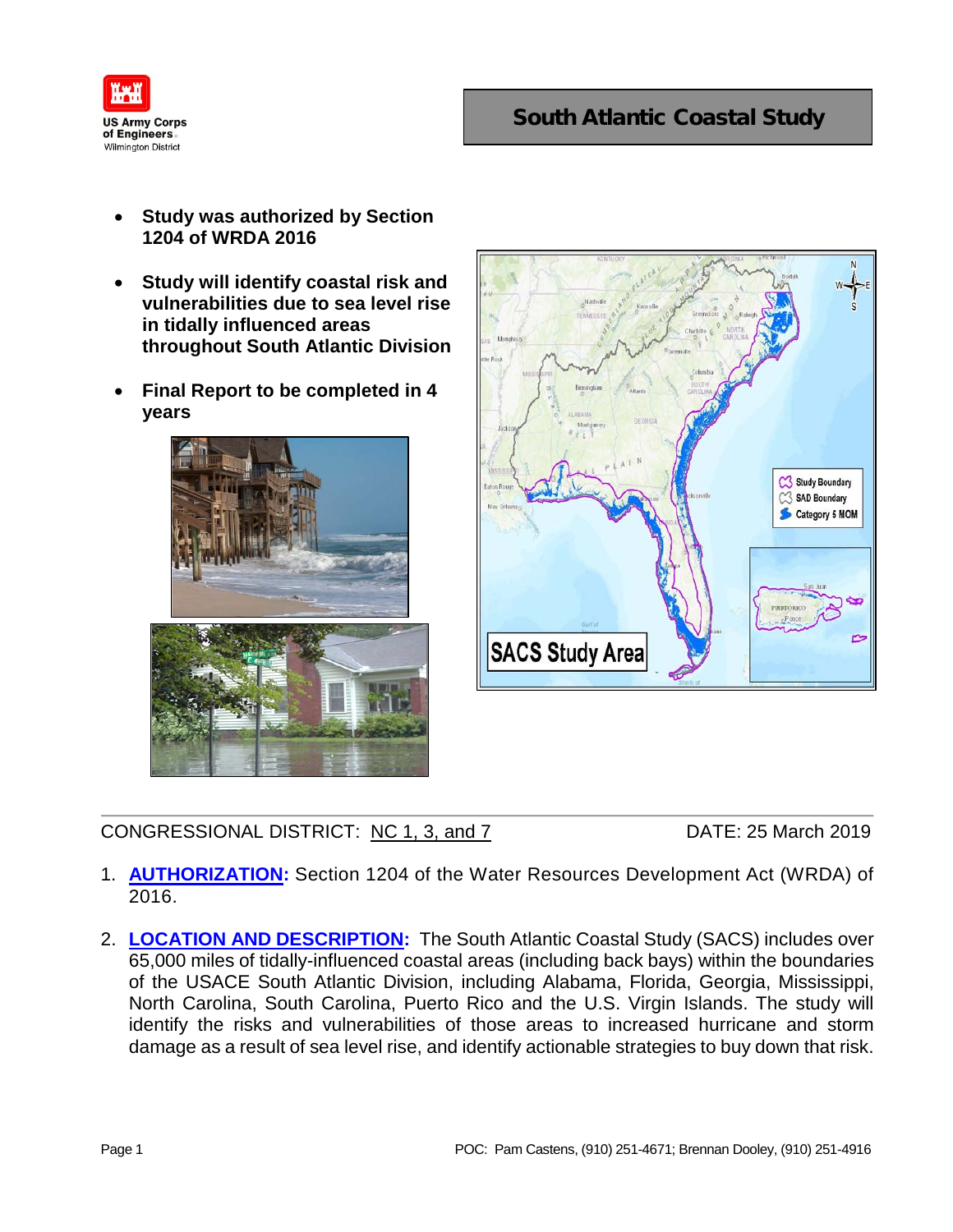3. **STUDY PURPOSE:** The SACS will be designed to help local communities better prepare, absorb, recover and adapt to changing conditions, becoming more resilient with a better understanding of how future flood risks may evolve in the face of climate change, demographic shifts, and environmental conditions. The study will apply lessons learned from the North Atlantic Coast Comprehensive Study (NACCS), a Congressional response and precedent-setting vulnerability and flood risk-reduction study completed for the north Atlantic coastline in the wake of Hurricane Sandy. In addition to regional analyses of coastal vulnerability, the SACS will identify initial measures/costs that can address vulnerabilities with emphasis on regional sediment management practices to sustainably maintain or enhance current levels of storm protection.

Actionable strategies to buy down existing and future coastal risk will enable individuals, local, state and Federal governments, and non-governmental organizations to make better, risk-informed decisions supporting increased resiliency among coastal communities. These strategies will be founded upon a regional assessment of coastal risk and vulnerability, and contain recommendations to reduce risk that leverage existing authorities, identify innovative new partnering opportunities, and assess potential structural as well as nonstructural approaches for streamlined follow-on implementation by the appropriate entity.

The study team includes discipline leads and team members from each USACE District in the study area, as well as subject matter experts from across USACE, academia, partner agencies, stakeholders, non-governmental organizations and the private sector. This creative collaboration will support the integrated development of effective risk reduction strategies to promote adaptation and resilience. An extensive Outreach program is underway as the study team seeks to engage all interested stakeholders and non-federal partners in the development of study recommendations. The study is a Corps South Atlantic Division regional effort.

4. **STUDY PRODUCTS:** Study products include an updated, fully coordinated regional risk assessment that will provide the foundation for proactively identifying conceptual measures and actionable strategies to better prepare the region before the next major event impacts the coast. These sustainable practices will highlight regional sediment management opportunities to leverage existing project/program actions at all implementation levels, achieving immediate efficiencies in addressing current and future storm risk. Leveraging existing actions will provide a real-time enhancement of the region's capability to withstand, respond to and recover from future events.